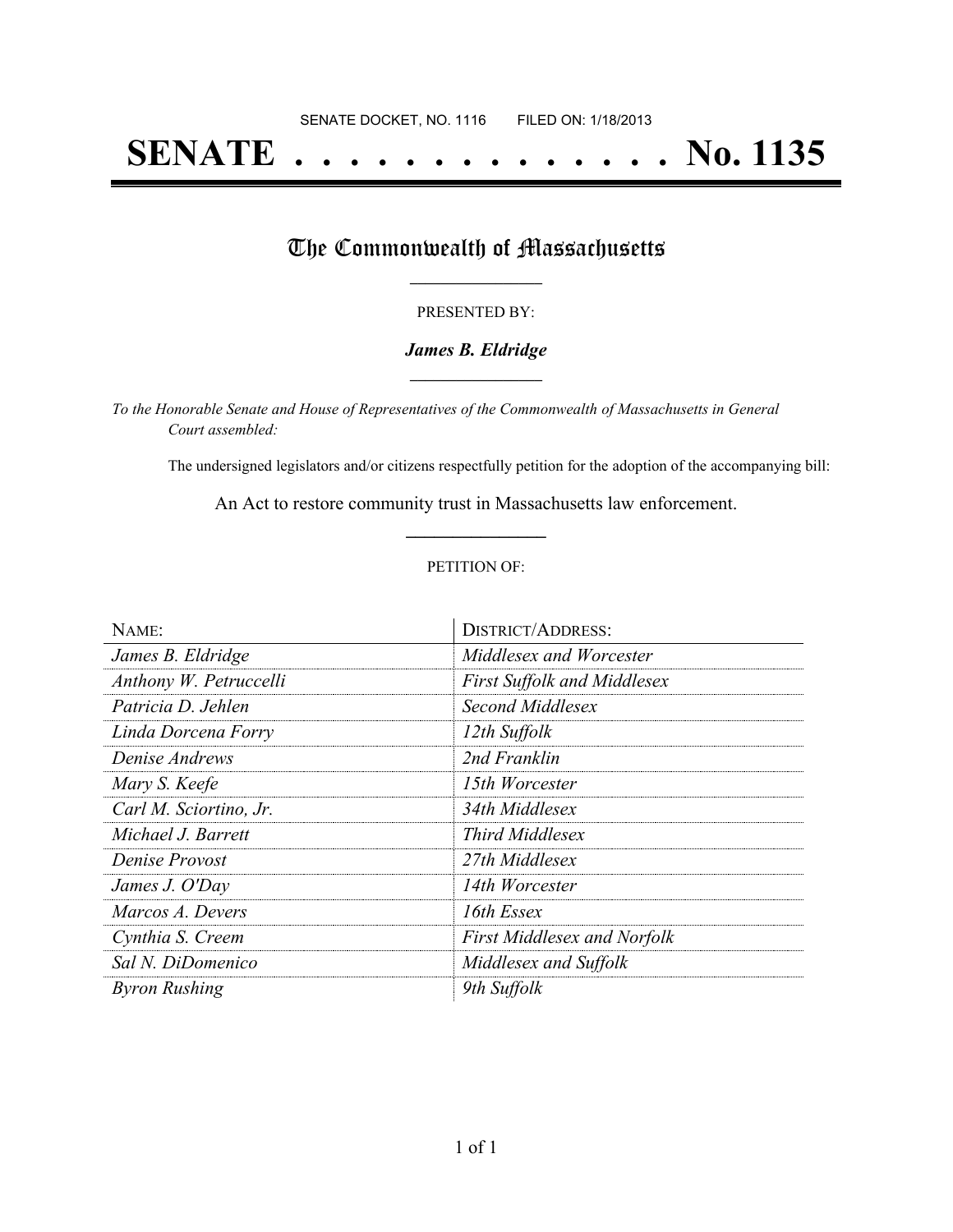## SENATE DOCKET, NO. 1116 FILED ON: 1/18/2013

## **SENATE . . . . . . . . . . . . . . No. 1135** By Mr. Eldridge, a petition (accompanied by bill, Senate, No. 1135) of James B. Eldridge,

Anthony W. Petruccelli, Patricia D. Jehlen, Linda Dorcena Forry and other members of the General Court for legislation to restore community trust in Massachusetts law enforcement. Public Safety and Homeland Security.

## The Commonwealth of Massachusetts

**\_\_\_\_\_\_\_\_\_\_\_\_\_\_\_ In the Year Two Thousand Thirteen \_\_\_\_\_\_\_\_\_\_\_\_\_\_\_**

An Act to restore community trust in Massachusetts law enforcement.

Be it enacted by the Senate and House of Representatives in General Court assembled, and by the authority *of the same, as follows:*

1 SECTION 1. Chapter 126 of the General Laws, as appearing in the 2010 Official 2 Edition, is hereby amended by inserting the following new section:-

- 3 Section 40.
- 4 (a) Definitions
- 5 For purposes of this chapter, the following terms have the following meanings:

6 (1) "Administrative warrant" means an immigration warrant, notice to appear, removal 7 order, or warrant of deportation, issued by ICE, Customs and Border Protection, or a successor 8 or similar federal agency charged with enforcement of civil immigration laws.

- 9 (2) "Citizenship or immigration status" means all matters regarding questions of 10 citizenship of the United States or any other country, the authority to reside in or otherwise be 11 present in the United States, the time or manner of a person's entry into the United States, or 12 another civil immigration matter enforced by the Department of Homeland Security or other 13 federal agency charged with the enforcement of civil immigration laws.
- 14 (3) "Commonwealth" shall include the territory and government of the state of 15 Massachusetts and any county, city, or municipal governing bodies or political subdivisions 16 therein.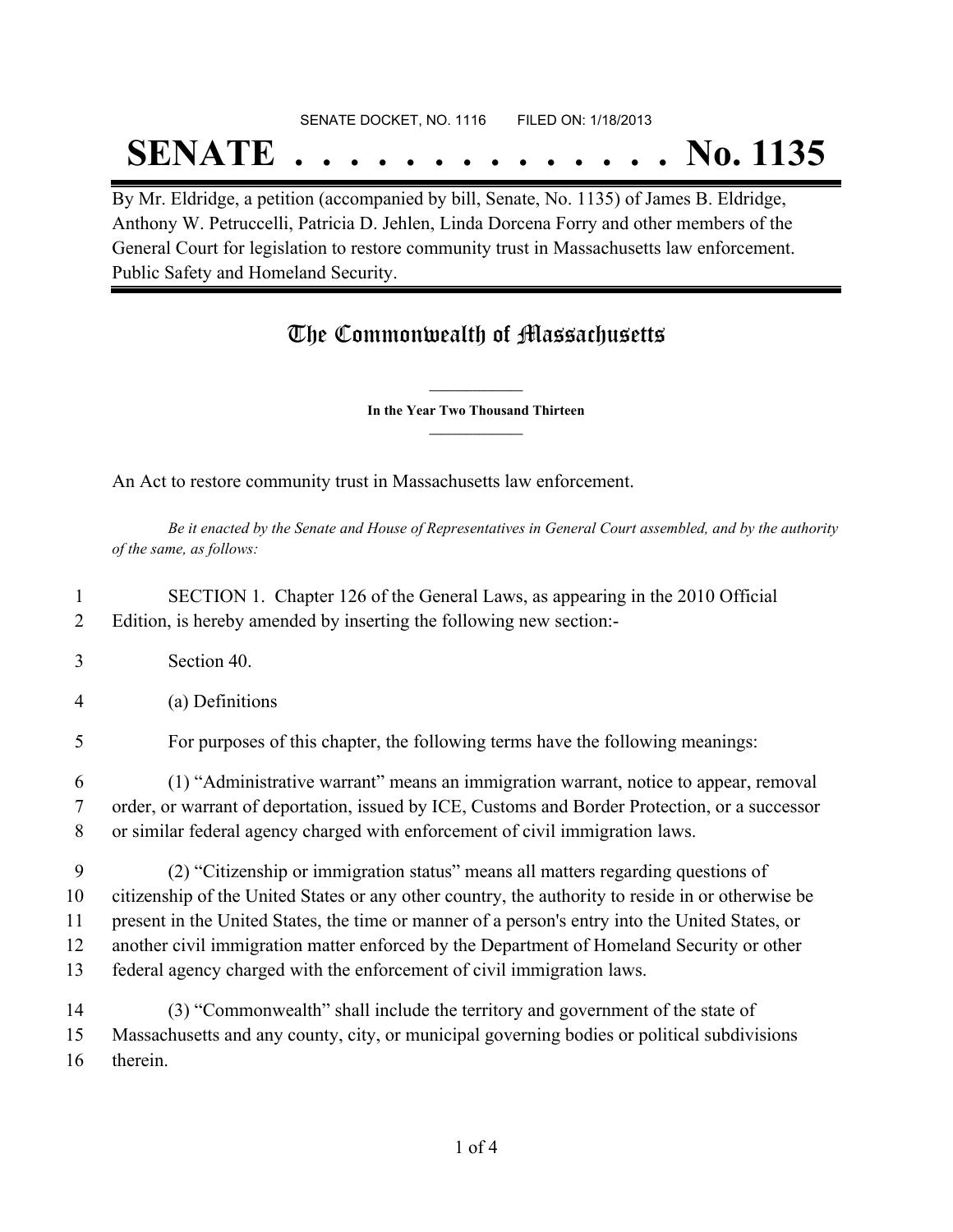(4) "Custodial Law Enforcement Agency" means the local law enforcement agency having custody of the person against whom a detainer is lodged.

 (5) "ICE" means the United States Immigration and Customs Enforcement Agency, and includes the former Immigration and Naturalization Service, Customs and Border Protection, and any successor agency charged with the enforcement of civil immigration laws.

 (6) "Immigration detainer" means a written request issued by ICE, Customs and Border Protection, former INS, or any other federal agency charged with the enforcement of civil immigration laws, to another federal, state, or local law enforcement agency to provide notice of release and to detain an individual based on an inquiry into immigration status or an alleged 26 violation of a civil immigration law, including detainers issued pursuant to 8 C.F.R. § 287.7 and 8 C.F.R. § 236.1, and on DHS Form I-247 "Immigration Detainer – Notice of Action."

 (7) "Inmate" means anyone in the custody of a law enforcement agency as defined under (h) of this section, and does not include individuals in the custody of Immigration and Customs Enforcement.

 (8) "Law Enforcement Agency" means an agency in Massachusetts charged with enforcement of state, county, municipal, or federal laws, or with managing custody of detained persons in the Commonwealth, and includes municipal police departments, sheriffs' departments, state police, campus police, and the Massachusetts Department of Corrections.

 (9) "State correctional institution" means a penal institution managed by the Massachusetts Department of Corrections.

 (10) "Law enforcement official" means any officer of a state, county, or municipal agency authorized to enforce criminal statutes, regulations, or local ordinances, or to operate jails or to maintain custody of individuals in jails, and any person or local agency authorized to operate juvenile detention facilities or to maintain custody of individuals in juvenile detention facilities. This includes "police officers" as defined in Section 1 of chapter 90C.

(b) Standards for Responding to Immigration Detainers

 (1) There being no legal authority upon which the federal government may compel an expenditure of Commonwealth resources to comply with an immigration detainer, there shall be no expenditure of any Commonwealth resources or effort by law enforcement officials for this purpose, except as expressly provided within this Chapter.

 (2) A law enforcement official or agency in the Commonwealth may detain an inmate pursuant to an immigration detainer, provided that:

 (i) Such detention is permitted by local, state and federal law and the Massachusetts and United States Constitutions; and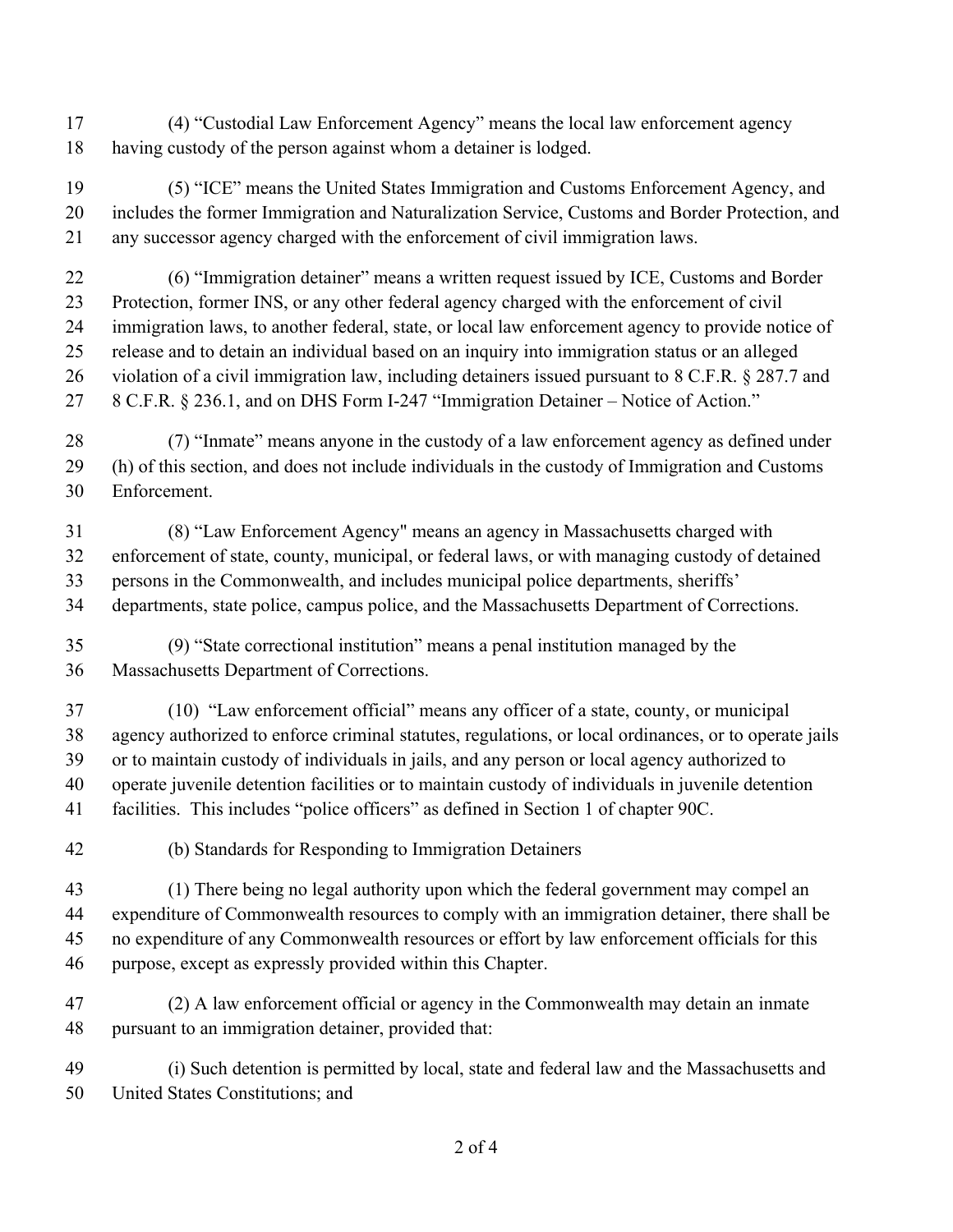- (ii) The inmate has not been ordered released by the criminal justice system, pursuant to:
- (A) a finding of not guilty;

(B) dismissal of charges; or

- (C) granting release pending trial by a bail commissioner or clerk, judge, or magistrate, as soon as the inmate has met any imposed conditions for release; and
- (iii) The following conditions are met:
- (A) The subject of the detainer is over 18 years of age;

 (B) The inmate has been convicted and confined to a state correctional institution for five years for an offense enumerated in chapter 265;

 (C) The immigration detainer is accompanied by a prior order of removal for the subject of the detainer, or evidence that DHS has filed a Form I-862 Notice to Appear with the immigration court; and

 (D) The custodial law enforcement agency has an agreement with the federal government for the reimbursement of all costs associated with the further detention of that individual.

 (3) No inmate subject to an immigration detainer shall be denied bail solely on the basis of that detainer. Such an inmate shall still be subject to the custody provisions of subsection 67 (b)(2) of this act.

 (4) Law enforcement agencies shall not make inmates available for ICE interviews, in person or over the telephone or videoconference, unless the inmate is provided an opportunity to have counsel present during the interview and signs a written consent form in a language the inmate understands, that explains who the interviewer is and the possible legal consequences of providing information to ICE. Notice of the interview request shall be provided in a language or manner that the inmate understands. Inmates who are hospitalized or on suicide watch shall not be made available for ICE interviews.

 (5) If any inmate is subject to an immigration detainer or a Notice to Appear in immigration court, the custodial law enforcement agency shall provide notice in writing to that inmate of the nature and substance of the detainer or notice, immediately following the receipt of that detainer or Notice to Appear. Such notice shall be provided in a language or manner that the inmate understands.

 (6) Unless ICE agents provide a criminal warrant, or a law enforcement agency has a legitimate law enforcement purpose that is not related to the enforcement of civil immigration laws, law enforcement agencies shall not provide booking lists to ICE, or communicate with ICE